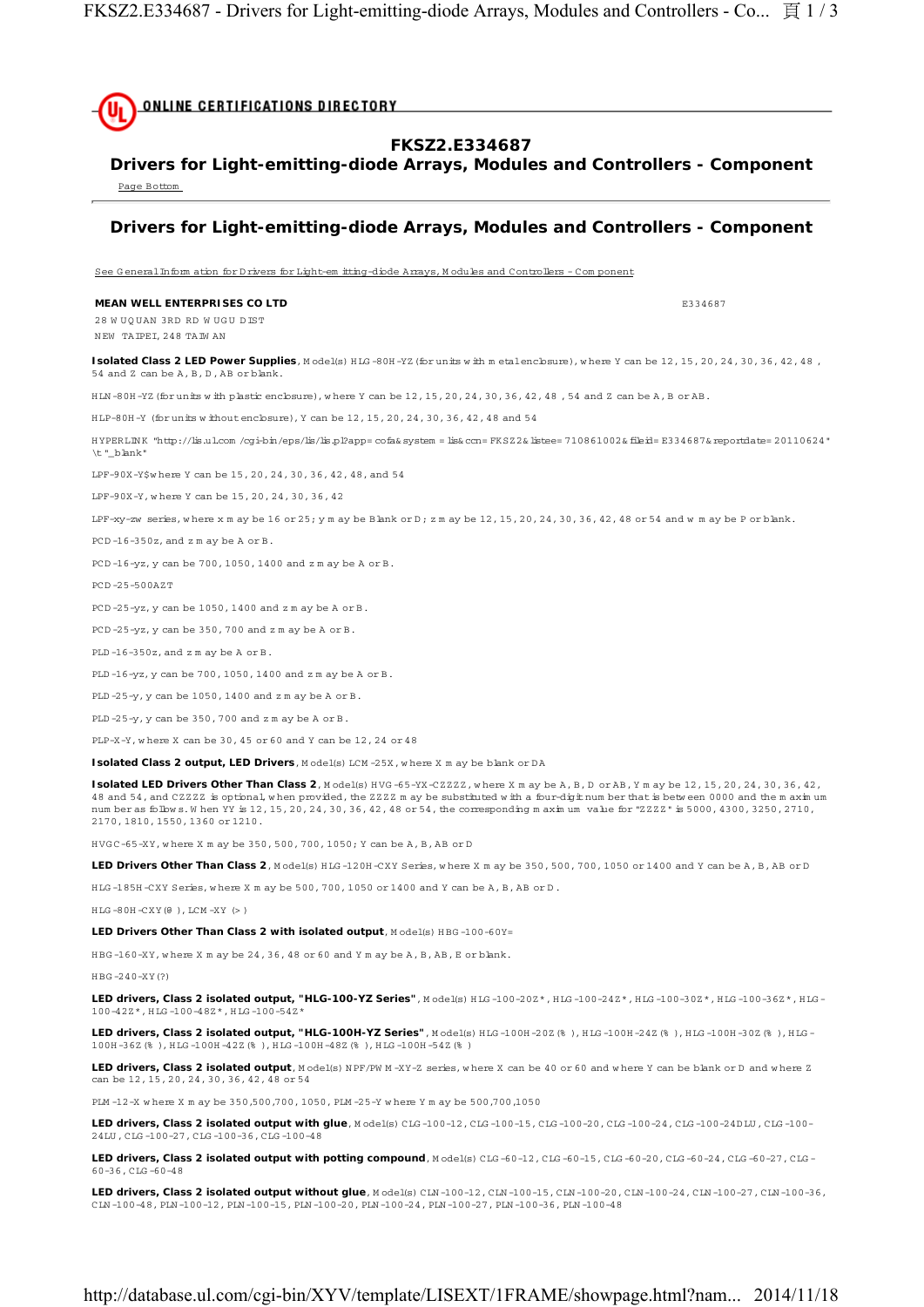LED drivers, Class 2 isolated output without potting compound, Model(s) CLN-60-12, CLN-60-15, CLN-60-20, CLN-60-24, CLN-60-27 CLN -60-36, CLN -60-48, PLN -45-12, PLN -45-15, PLN -45-20, PLN -45-24, PLN -45-27, PLN -45-36, PLN -45-48, PLN -60-12, PLN -60-15, PLN -60-20, PLN -60-24, PLN -60-27, PLN -60-36, PLN -60-48

LED Drivers, Isolated Class 2 LED Power Supplies, Model(s) NPF-90X-Y, where X m ay be blank or D, Y m ay be 20, 24, 30, 36, 42, 48 or 54; PW M -90-Z, w here Z m ay be 24, 36 or 48

**LED Drivers, Isolated Class 2 output**, M odel(s) and PLM -25-Y where Y m ay be 500,700,1050

LED Drivers, Isolated output, Model(s) HIG-600H-XY, where X can be 12, 15, 20, 24, 30, 36, 42, 48 or 54 for output voltage and where Y can be blank, A, B or AB.

LED Drivers, LVLE with isolated output, Model(s) HBG-100-XY~

**LED drivers, other than Class 2, "HLG-120-XZ Series"**, Model(s) HLG-120-12Z\*, HLG-120-15Z\*, HLG-120-20Z\*, HLG-120-24Z\*, HLG-120-24Z\*, 30Z\*, H LG -120-36Z\*, H LG -120-42Z\*, H LG -120-48Z\*, H LG -120-54Z\*

**LED drivers, other than Class 2, "HLG-120H-XZ Series"**, Model(s) HLG-120H-12Z(%), HLG-120H-15Z(%), HLG-120H-20Z(%), HLG-120H- $24\,\mathrm{Z}\,\%~\),~\text{H}\,\text{L}\text{G}~\text{-}12\,\mathrm{0H}~\text{-}3\,\mathrm{0Z}\,\left(\$\phantom{c} \right)~\text{, H}\,\text{L}\text{G}~\text{-}12\,\mathrm{0H}~\text{-}42\,\mathrm{Z}\,\left(\$\phantom{c} \right)~\text{, H}\,\text{L}\text{G}~\text{-}12\,\mathrm{0H}~\text{-}42\,\mathrm{Z}\,\left(\$\phantom{c} \right)~\text{, H}\,\text{L}\text{G}~\text{-}12\,\mathrm{0H}~\text{-}48\,\mathrm{Z}\$ 

**LED drivers, other than Class 2**, M odel(s) HLG-60H-CXY, where X m ay be 350 or 700 and Y can be A, B, AB or D.

**LED Drivers, Other than Class 2 with isolated output**, M odel(s) PLM -40-X, w here X m ay be 350, 500, 700

PW  $M - 90 - 12$ , N PF-90X-Y; where X m ay be blank or D, Y m ay be 12 or 15

LED drivers, other than Class 2, Isolated output, "HLG-150-YZ Series", Model(s) HLG-150-12Z\*, HLG-150-15Z\*, HLG-150-20Z\*, HLG-150-24Z\*, H LG -150-30Z\*, H LG -150-36Z\*, H LG -150-42Z\*, H LG -150-48Z\*, H LG -150-54Z\*

LED drivers, other than Class 2, Isolated output, "HLG-150H-YZ Series", Model(s) HLG -150H -12Z (% ), HLG -150H -15Z (% ), HLG -150H-20Z (% ), H LG -150H -24Z(% ), H LG -150H -30Z(% ), H LG -150H -36Z(% ), H LG -150H -42Z(% ), H LG -150H -48Z(% ), H LG -150H -54Z(% )

LED drivers, other than Class 2, Isolated output, "HLG-185-YZ Series", Model(s) HLG-185-12Z\*, HLG-185-15Z\*, HLG-185-20Z\*, HLG-185-24Z\*, H LG -185-30Z\*, H LG -185-36Z\*, H LG -185-42Z\*, H LG -185-48Z\*, H LG -185-54Z\*

**LED drivers, other than Class 2, Isolated output, "HLG-185H-YZ Series"**, M odel(s) H LG -185H -12Z(% ), H LG -185H -15Z(% ), H LG -185H -20Z (% ), H LG -185H -24Z(% ), H LG -185H -30Z(% ), H LG -185H -36Z(% ), H LG -185H -42Z(% ), H LG -185H -48Z(% ), H LG -185H -54Z(% )

**LED drivers, other than Class 2, Isolated output**, M odel(s) HLG -240-122+, HLG -240-15Z+, HLG -240-20Z+, HLG -240-242+, HLG -240-242+, HLG -240-242+, HLG -240-30Z+, H LG -240-36Z+ , H LG -240-42Z+ , H LG -240-48Z+ , H LG -240-54Z+ , H LG -240H -12Z+ , H LG -240H -15Z+ , H LG -240H -20Z+ , H LG -240H -24Z+ , H LG - 240H -30Z+ , H LG -240H -36Z+ , H LG -240H -42Z+ , H LG -240H -48Z+ , H LG -240H -54Z+

H LG -320H -YZ& # w here Z shall be A,B,C,D , or blank

H VG -150-XY, w here X m ay be 12, 15, 20, 24, 30, 36, 42, 48 or 54 and Y m ay be A, B, D or AB. M odels: H VG C-150-XY, w here X m ay be 350, 500, 700, 1050 or 1400 and Y m ay be A, B, D or AB.

**LED Drivers, with isolated output (LVLE)**, M odel(s) PLM -25-350, PLM -40-X, w here X m ay be 1050, 1400, 1750

**LED drives other than Class 2**, M odel(s) CLG -150-12, CLG -150-12A, CLG -150-12B, CLG -150-12C, CLG -150-15, CLG -150-15A, CLG -150-15B, CLG -150-15C, CLG -150-20, CLG -150-20A, CLG -150-20B, CLG -150-20C, CLG -150-24, CLG -150-24A, CLG -150-24B, CLG -150-24C, CLG -150-30, CLG -150-30A, CLG -150-30B, CLG -150-30C, CLG -150-36, CLG -150-36A, CLG -150-36B, CLG -150-36C, CLG -150-48, CLG -150-48A, CLG -150-48B, CLG -150-48C

H VG C-100-XY, w here X m ay be 350 or 700 and Y can be A, B or D or AB.

**LED power supplies, Class 2 isolated, "CEN-60-Y Series"**, M odel(s) CEN -60-12, CEN -60-15, CEN -60-20, CEN -60-24, CEN -60-30, CEN -60- 36, CEN -60-42, CEN -60-48, CEN -60-54

**LED power supplies, Class 2 isolated, "CEN-75-Y Series"**, M odel(s) CEN -75-15, CEN -75-20, CEN -75-24, CEN -75-30, CEN -75-36, CEN -75- 42, CEN -75-48, CEN -75-54

LED power supplies, Class 2 isolated, M odel(s) APC-12-z, w here z m ay be 350 or 700 and APC-16-z w here z m ay be 350, 350RA1 or 700.

APC-25-500 and APC-35-700

APV-y-z, w here y m ay be 12 or 16 and z can be 5, 12, 15 or 24

APx-y-z, w here x m ay be V or C; y m ay be 25 or 35 and z m ay be 5, 12, 15, 24, 36, 500, 700 or 1050

CEN -100-20, CEN -100-24, CEN -100-30, CEN -100-36, CEN -100-42, CEN -100-48, CEN -100-54

H LG -80H -XBL w here X can be 12, 15, 20, 24, 30, 36 or 42

H LG -80H -XBL, w here X can be 48 or 54

H LG -XH -YZ (for units w ith m etalenclosure), w here X m ay be 40 or 60, Y can be 12, 15, 20, 24, 30, 36, 42 and Z can be A, B, D , AB or blank

H LG -XH -YZ (for units w ith m etalenclosure), w here X m ay be 40 or 60, Y can be 48 or 54 and Z can be A, B, D , AB or blank.

H LN -XH -YZ (for units w ith plastic enclosure), w here X m ay be 40 or 60, Y can be 12, 15, 20, 24, 30, 36, 42 and Z can be A, B or AB.

H LN -XH -YZ (for units w ith plastic enclosure), w here X m ay be 40 or 60, Y can be 48 or 54 and Z can be A, B or AB.

HLP-XH-Y (for units w ithout enclosure), where X m ay be 40 or 60, Y can be  $12, 15, 20, 24, 30, 36, 42$ 

H LP-XH -Y (for units w ithout enclosure), w here X m ay be 40 or 60, Y can be 48 or 54

H VG -100-XY-CZZZZ, w here X m ay be 15, 20, 24, 30, 36, 42, 48 or 54 ; Y can be A, B or D and CZZZZ is optional, w hen provided, the ZZZZ m ay be substituted w ith a four-digit num ber that is betw een 0000 and the m axim um as follow s. W hen X is 15, 20, 24, 30 or 36, the corresponding m axim um value for "ZZZZ" is 5000, 4800, 4000, 3200 or 2650 respectively

LPF-60-24LU , LPF-60-30LU

LPF-XY-ZQ, where X m ay be 40 or 60, Y m ay be blank or D; Q m ay be blank or LU ; and Z m ay be 12, 15, 20, 24, 30, 36 and 42

LPF-XY-ZO, where X m ay be 40 or 60, Y m ay be blank or  $D:$  O m ay be blank or LU ; and Z m ay be 48 and 54

**LED power supplies, Class 2 isolated with enclosure**, M odel(s) PLN -20-12, PLN -20-18, PLN -20-24, PLN -20-36, PLN -20-48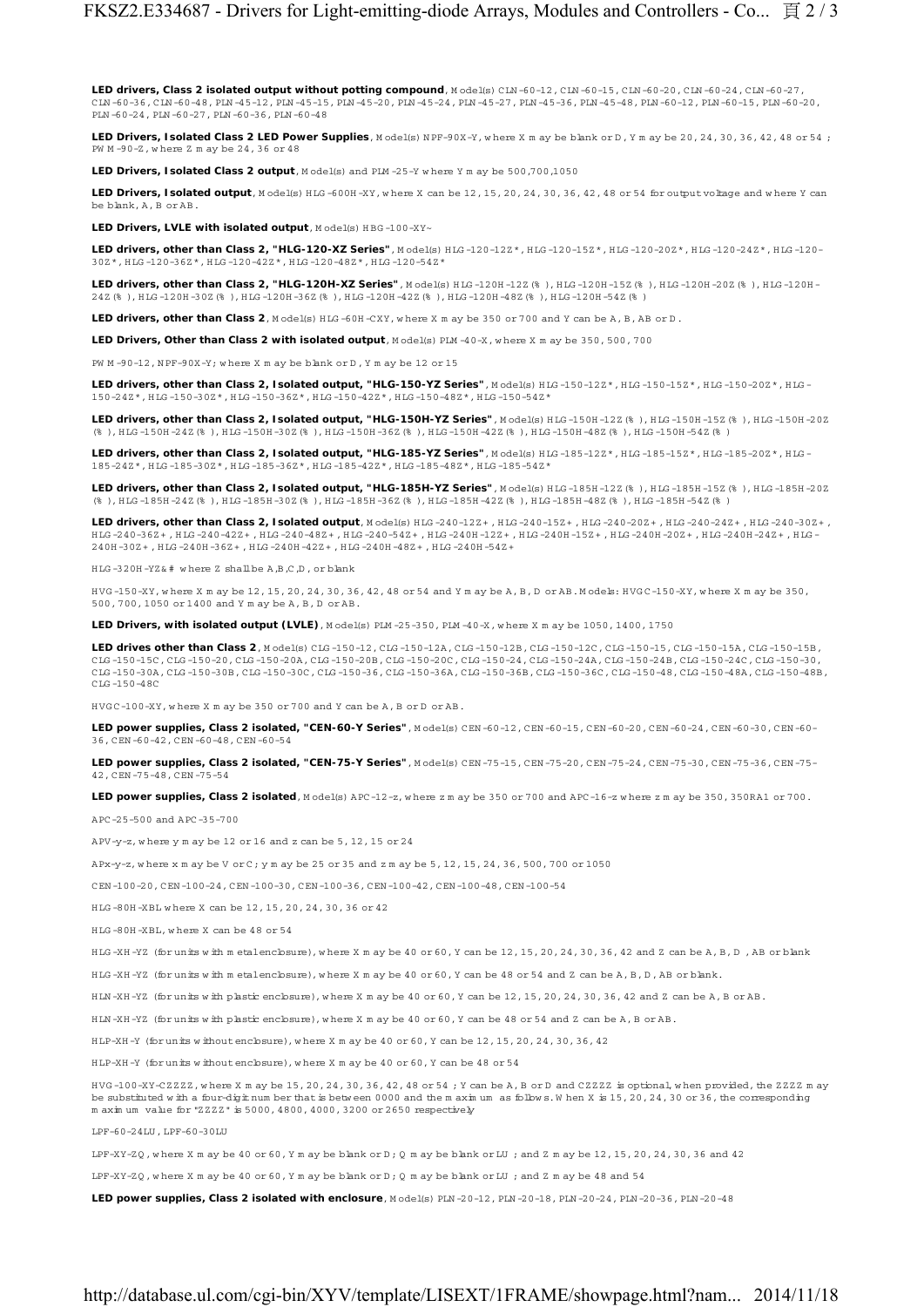|  | LED power supplies, Class 2 isolated without enclosure, Model(s) PLP-20-12, PLP-20-18, PLP-20-24, PLP-20-36, PLP-20-48 |  |  |  |
|--|------------------------------------------------------------------------------------------------------------------------|--|--|--|
|--|------------------------------------------------------------------------------------------------------------------------|--|--|--|

|                                                                          |                                                                      | Input                    |                          |              |                          | Output              |                          |                          |                          |             |                    |                          |                          |            |                                          |                                       |
|--------------------------------------------------------------------------|----------------------------------------------------------------------|--------------------------|--------------------------|--------------|--------------------------|---------------------|--------------------------|--------------------------|--------------------------|-------------|--------------------|--------------------------|--------------------------|------------|------------------------------------------|---------------------------------------|
| Model.<br>No.                                                            | Supply<br>Conn.<br>Method                                            | Volts I<br>(V)           | Freq<br>(Hz)             | Power<br>(W) | Amps<br>(A)              | Type                | Volts<br>(V)             | Freq<br>(Hz)             | Power<br>(W)             | Amps<br>(A) | <b>Type</b><br>[a] | Env.<br>Loc.             | Type<br><b>HL</b>        | Type<br>TL | <b>Tref</b><br>, max<br>$\epsilon$<br>C) | Meas.<br><b>Tref</b><br>$(^{\circ}C)$ |
|                                                                          | LPV-100-X, where X can be 5, 12, 15, 24, 36 or 48 for output voltage |                          |                          |              |                          |                     |                          |                          |                          |             |                    |                          |                          |            |                                          |                                       |
|                                                                          |                                                                      | $\overline{\phantom{m}}$ | $\overline{\phantom{m}}$ | -            | $\overline{\phantom{m}}$ | Isolated<br>Circuit | $\overline{\phantom{a}}$ | $\overline{\phantom{a}}$ | $\overline{\phantom{m}}$ |             |                    | $\overline{\phantom{a}}$ | $\overline{\phantom{m}}$ |            |                                          |                                       |
| LPV-150-Y Series, where Y can be 12, 15, 24, 36 or 48 for output voltage |                                                                      |                          |                          |              |                          |                     |                          |                          |                          |             |                    |                          |                          |            |                                          |                                       |
|                                                                          |                                                                      | $\overline{\phantom{m}}$ | $\overline{\phantom{m}}$ |              | $\overline{\phantom{m}}$ | Isolated<br>Circuit | $\overline{\phantom{a}}$ | $\overline{\phantom{a}}$ | $\overline{\phantom{m}}$ |             |                    | $\qquad \qquad =$        | $\overline{\phantom{m}}$ |            |                                          |                                       |

[a] Identifies if the product itself has isolation betw een input and output based on the requirem ents of the standard. Output type (Non-isolated, Isolated, Class 2, LED Class 2) is designated based on the requirem ents that have been applied.

# - Z can be A, B, D or blank

\$ - X can be D or blank

 $x - Y = 12,15,20,24,30,36,42,48,54$ 

(% ) - W here Z can be blank, A, B or AB

 $(>)$  - where X m ay be 40 or 60 and Y m ay be blank or DA.

 $(?) - W$  here X m ay be 24, 36, 48 or 60 and Y m ay be A, B, AB or blank.

(@ ) - w here X m ay be 350 or 700 and Y can be A, B, AB or D .

\* - W here Z can be blank, A or B

+ - W here Z can be blank, A, B or C.

= - W here Y m ay be A, B, AB, E or blank.

 $\sim$  -W here X m ay be 24, 36 or 48 and Y m ay be A, B, E or blank.

| Marking: Company name, model designation, and the Recognized Component Mark, $\blacktriangleright$ |  |
|----------------------------------------------------------------------------------------------------|--|
| Last Updated on 2014-11-11                                                                         |  |

| Ouestions? | Print this page | Terms of Use | Page Top |
|------------|-----------------|--------------|----------|
|            |                 |              |          |

2014 ULLLC

W hen the UL Leaf M ark is on the product, or when the word "Environm ent" is included in the UL M ark, please search the UL Environm ent database for additional inform ation regarding this product's certification.

The appearance of a com pany's nam e or product in this database does not in itself assure that products so identified have been m anufactured under UL's Follow -Up Service. Only those products bearing the UL Mark should be considered to be Certified and covered under UL's Follow -Up<br>Service. Always look for the Mark on the product.

U L perm its the reproduction of the m aterial contained in the O nline Certification D irectory subject to the follow ing conditions: 1. The G uide Inform ation, Assem blies, Constructions, D esigns, System s, and/or Certifications (files) m ust be presented in their entirety and in a nonm isleading m anner, w ithout any m anipulation of the data (or draw ings). 2. The statem ent "Reprinted from the O nline Certifications D irectory w ith perm ission from U L" m ust appear adjacent to the extracted m aterial. In addition, the reprinted m aterialm ust include a copyright notice in the follow ing form at: "© 2014 U L LLC".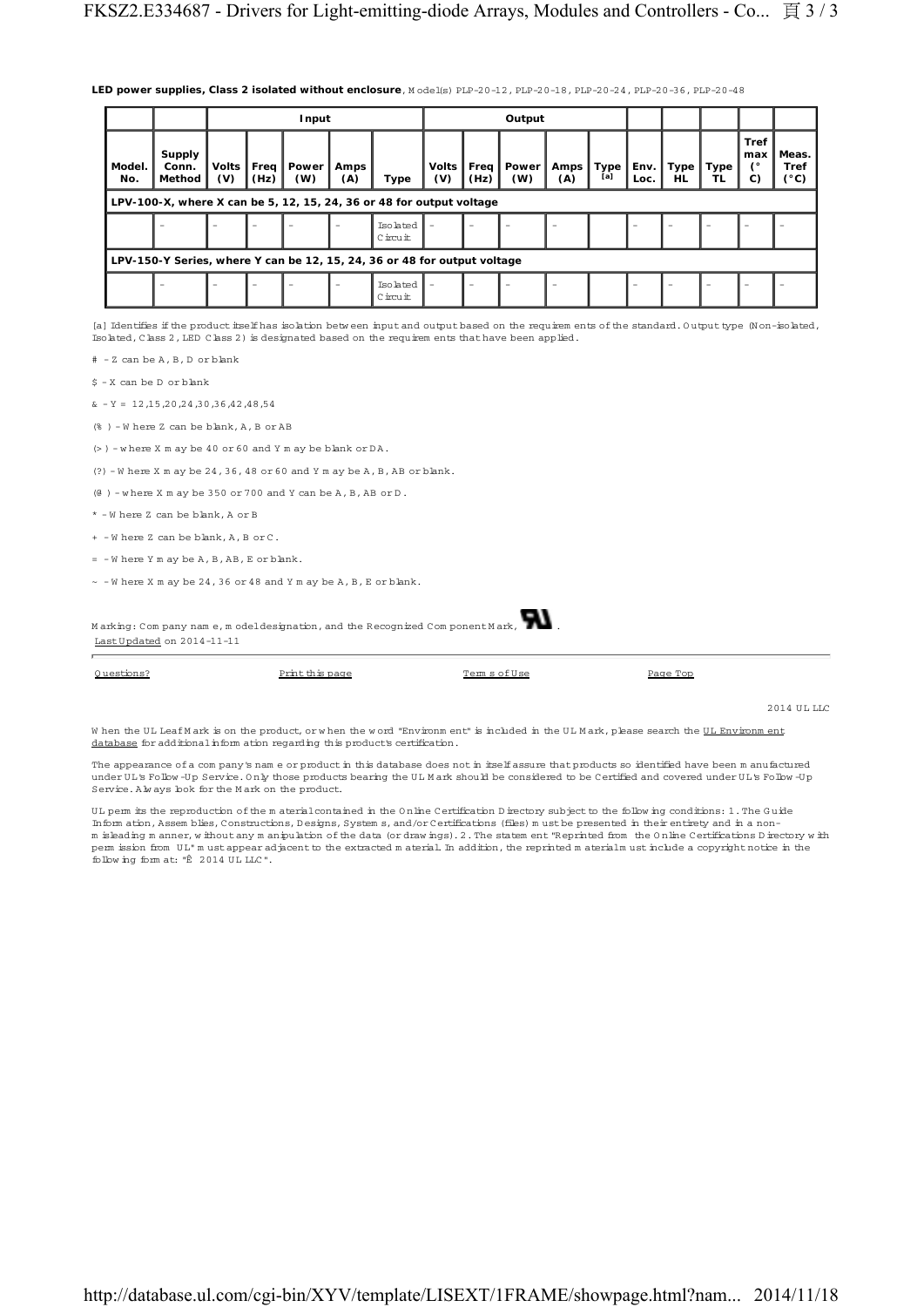**ONLINE CERTIFICATIONS DIRECTORY** 

## **FKSZ8.E334687**

## **Drivers for Light-emitting-diode Arrays, Modules and Controllers Certified for Canada - Component**

Page Bottom

## **Drivers for Light-emitting-diode Arrays, Modules and Controllers Certified for Canada - Component**

See G eneral Inform ation for D rivers for Light-em itting-diode Arrays, M odules and Controllers Certified for Canada - Com ponent

### **MEAN WELL ENTERPRISES CO LTD E334687**

28 W UQUAN 3RD RD W UGU DIST N EW TAIPEI, 248 TAIW AN

Isolated Class 2 LED Power Supplies, Model(s) HLG-80H-YZ (for units w ith m etalenclosure), where Y can be 12, 15, 20, 24, 30, 36, 42, 48, 54 and Z can be A, B, D , AB or blank.

H LN -80H -YZ(for units w ith plastic enclosure), w here Y can be 12, 15, 20, 24, 30, 36, 42, 48 , 54 and Z can be A, B or AB.

H LP-80H -Y (for units w ithout enclosure), Y can be 12, 15, 20, 24, 30, 36, 42, 48 and 54

HLP-80H-Y (for units w ithout enclosure), Y can be 12, 15, 20, 24, 30, 36, 42, 48, or 54.

LPF-90X-Y, w here Y can be 15, 20, 24, 30, 36, 42

LPF-xy-zw series, where x m ay be 16 or 25; y m ay be Blank or D; z m ay be  $12, 15, 20, 24, 30, 36, 42, 48$  or 54 and w m ay be P or blank.

PCD -16-yz, y can be 700, 1050, 1400 and z m ay be A or B.

PCD -25-yz, y can be 1050, 1400 and z m ay be A or B.

PLD -16-yz, y can be 700, 1050, 1400 and z m ay be A or B.

PLD -25-y, y can be 1050, 1400 and z m ay be A or B.

PLP-X-Y, w here X can be 30, 45 or 60 and Y can be 12 or 24

**Isolated Class 2 output, LED Drivers, Model(s) LCM-25X, where X m ay be blank or DA** 

**Isolated LED Drivers Other Than Class 2**, M odel(s) HVG-65-YX-CZZZZ, where X m ay be A, B, D or AB, Y m ay be 12, 15, 20, 24, 30, 36, 42, 48 and 54, and CZZZZ is optional, when provided, the ZZZZ m ay be substituted with a four-digit num ber that is betw een 0000 and the m axim um num ber as follow s. W hen YY is 12, 15, 20, 24, 30, 36, 42, 48 or 54, the corresponding m axim um value for "ZZZZ" is 5000, 4300, 3250, 2710, 2170, 1810, 1550, 1360 or 1210.

H VG C-65-XY, w here X m ay be 350, 500, 700, 1050; Y can be A, B, AB or D

**LED Drivers Other Than Class 2**, M odel(s) H LG -120H -CXY Series, w here X m ay be 350, 500, 700, 1050 or 1400 and Y can be A, B, AB or D

HLG-185H-CXY Series, where X m ay be 500, 700, 1050 or 1400 and Y can be A, B, AB or D.

 $HLG - 80H - CXY$  $(\theta)$ ,  $LCM - XY$  $(\geq)$ 

LED Drivers Other Than Class 2 with isolated output, Model(s) HBG-100-60Y=

H BG -160-XY, w here X m ay be 24, 36, 48 or 60 and Y m ay be A, B, AB, E or blank.

H BG -240-XY(?)

LED drivers, Class 2 isolated output, "HLG-100-YZ Series", Model(s) HLG-100-202\*, HLG-100-242\*, HLG-100-302\*, HLG-100-362\*, HLG-100-42Z\*, H LG -100-48Z\*, H LG -100-54Z\*

LED drivers, Class 2 isolated output, "HLG-100H-YZ Series", M odel(s) HLG -100H-20Z(%), HLG -100H-24Z(%), HLG -100H-30Z(%), HLG-100H -36Z(% ), H LG -100H -42Z(% ), H LG -100H -48Z(% ), H LG -100H -54Z(% )

LED drivers, Class 2 isolated output, M odel(s) NPF/PW M-XY-Z series, where X can be 40 or 60 and where Y can be blank or D and where Z can be 12, 15, 20, 24, 30, 36, 42, 48 or 54

PLM -12-X w here X m ay be 350,500,700, 1050, PLM -25-Y w here Y m ay be 500,700,1050

**LED drivers, Class 2 isolated output with glue**, M odel(s) CLG -100-12, CLG -100-15, CLG -100-20, CLG -100-24, CLG -100-24D LU , CLG -100- 24LU , CLG -100-27, CLG -100-36

LED drivers, Class 2 isolated output with potting compound, Model(s) CLG-60-12, CLG-60-15, CLG-60-20, CLG-60-24, CLG-60-27, CLG-60-36

**LED drivers, Class 2 isolated output without glue**, M odel(s) CLN -100-12, CLN -100-15, CLN -100-20, CLN -100-24, CLN -100-27, CLN -100-36, PLN -100-12, PLN -100-15, PLN -100-20, PLN -100-24, PLN -100-27, PLN -100-36

**LED drivers, Class 2 isolated output without potting compound**, Model(s) CLN -60-12, CLN -60-15, CLN -60-20, CLN -60-24, CLN -60-27 CLN -60-36, PLN -45-12, PLN -45-15, PLN -45-20, PLN -45-24, PLN -45-27, PLN -45-36, PLN -60-12, PLN -60-15, PLN -60-20, PLN -60-24, PLN -60-27, PLN -60-36

LED Drivers, Isolated Class 2 LED Power Supplies, Model(s) NPF-90X-Y, where X m ay be blank or D, Y m ay be 20, 24, 30, 36, 42, 48 or 54; PW M -90-Z, w here Z m ay be 24, 36 or 48

**LED Drivers, Isolated Class 2 output**, Model(s) and PLM-25-Y where Y m ay be 500,700,1050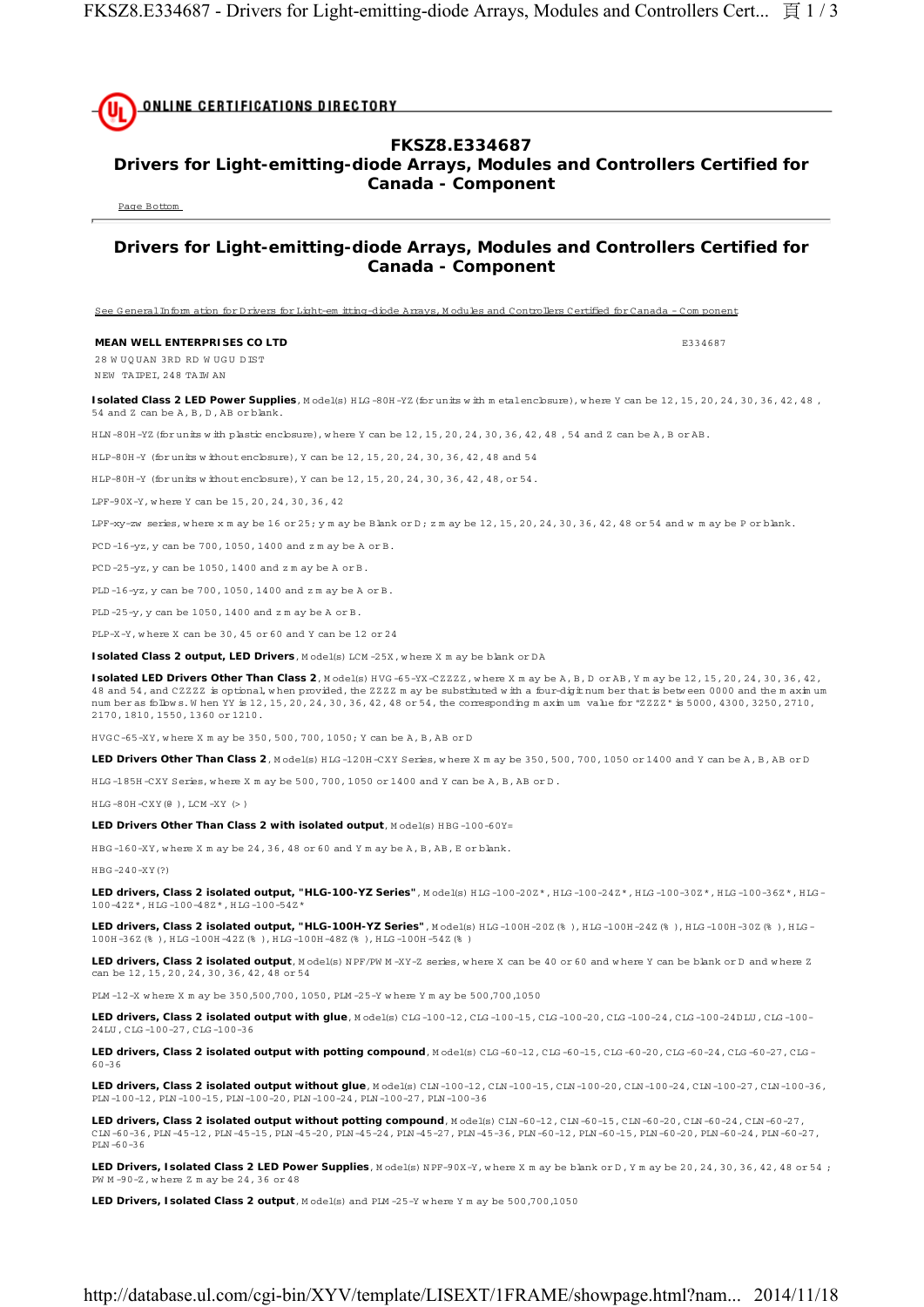LED Drivers, Isolated output, Model(s) HLG-600H-XY, where X can be 12, 15, 20, 24, 30, 36, 42, 48 or 54 for output voltage and where Y can be blank, A, B or AB.

LED Drivers, LVLE with isolated output, Model(s) HBG-100-XY~

**LED drivers, other than Class 2, "HLG-120-XZ Series"**, Model(s) HLG-120-122\*, HLG-120-152\*, HLG-120-202\*, HLG-120-242\*, HLG-120-30Z\*, H LG -120-36Z\*, H LG -120-42Z\*, H LG -120-48Z\*, H LG -120-54Z\*

LED drivers, other than Class 2, "HLG-120H-XZ Series", Model(s) HLG-120H-12Z(%), HLG-120H-15Z(%), HLG-120H-20Z(%), HLG-120H-24Z(% ), H LG -120H -30Z(% ), H LG -120H -36Z(% ), H LG -120H -42Z(% ), H LG -120H -48Z(% ), H LG -120H -54Z(% )

**LED drivers, other than Class 2.** M odel(s) HTG-60H-CXY, where X m ay be 350 or 700 and Y can be A, B, AB or D.

**LED Drivers, Other than Class 2 with isolated output**, Model(s) PLM -40-X, where X m ay be 350, 500, 700

PW M -90-12, N PF-90X-Y; w here X m ay be blank or D , Y m ay be 12 or 15

LED drivers, other than Class 2, Isolated output, "HLG-150-YZ Series", Model(s) HLG-150-12Z\*, HLG-150-15Z\*, HLG-150-20Z\*, HLG-150-24Z\*, H LG -150-30Z\*, H LG -150-36Z\*, H LG -150-42Z\*, H LG -150-48Z\*, H LG -150-54Z\*

LED drivers, other than Class 2, Isolated output, "HLG-150H-YZ Series", Model(s) HLG-150H-12Z(%), HLG-150H-15Z(%), HLG-150H-20Z (% ), H LG -150H -24Z(% ), H LG -150H -30Z(% ), H LG -150H -36Z(% ), H LG -150H -42Z(% ), H LG -150H -48Z(% ), H LG -150H -54Z(% )

LED drivers, other than Class 2, Isolated output, "HLG-185-YZ Series", Model(s) HLG-185-12Z\*, HTG-185-15Z\*, HTG-185-20Z\*, HTG-185-24Z\*, H LG -185-30Z\*, H LG -185-36Z\*, H LG -185-42Z\*, H LG -185-48Z\*, H LG -185-54Z\*

LED drivers, other than Class 2, Isolated output, "HLG-185H-YZ Series", Model(s) HLG-185H-12Z(% ), HLG-185H-15Z(% ), HLG-185H-20Z (% ), H LG -185H -24Z(% ), H LG -185H -30Z(% ), H LG -185H -36Z(% ), H LG -185H -42Z(% ), H LG -185H -48Z(% ), H LG -185H -54Z(% )

**LED drivers, other than Class 2, Isolated output**, Model(s) HLG -240-12Z+, HLG-240-15Z+, HLG-240-20Z+, HLG-240-24Z+, HLG-240-30Z+, H LG -240-36Z+ , H LG -240-42Z+ , H LG -240-48Z+ , H LG -240-54Z+ , H LG -240H -12Z+ , H LG -240H -15Z+ , H LG -240H -20Z+ , H LG -240H -24Z+ , H LG - 240H -30Z+ , H LG -240H -36Z+ , H LG -240H -42Z+ , H LG -240H -48Z+ , H LG -240H -54Z+

H LG -320H -YZ& # w here Z shall be A,B,C,D , or blank

H VG -150-XY, w here X m ay be 12, 15, 20, 24, 30, 36, 42, 48 or 54 and Y m ay be A, B, D or AB. M odels: H VG C-150-XY, w here X m ay be 350, 500, 700, 1050 or 1400 and Y m ay be A, B, D or AB.

**LED Drivers, with isolated output (LVLE)**, M odel(s) PLM -25-350, PLM -40-X, w here X m ay be 1050, 1400, 1750

LED drives other than Class 2, Model(s) CLG-150-12, CLG-150-12A, CLG-150-12B, CLG-150-12C, CLG-150-15, CLG-150-15A, CLG-150-15B, CLG -150-15C, CLG -150-20, CLG -150-20A, CLG -150-20B, CLG -150-20C, CLG -150-24, CLG -150-24A, CLG -150-24B, CLG -150-24C, CLG -150-30, CLG -150-30A, CLG -150-30B, CLG -150-30C, CLG -150-36, CLG -150-36A, CLG -150-36B, CLG -150-36C, CLG -150-48, CLG -150-48A, CLG -150-48B, CLG -150-48C

H VG C-100-XY, w here X m ay be 350 or 700 and Y can be A, B or D or AB.

**LED power supplies, Class 2 isolated, "CEN-60-Y Series"**, M odel(s) CEN -60-12, CEN -60-15, CEN -60-20, CEN -60-24, CEN -60-30, CEN -60- 36, CEN -60-42, CEN -60-48, CEN -60-54

**LED power supplies, Class 2 isolated, "CEN-75-Y Series"**, M odel(s) CEN -75-15, CEN -75-20, CEN -75-24, CEN -75-30, CEN -75-36, CEN -75- 42, CEN -75-48, CEN -75-54

**LED power supplies, Class 2 isolated**, M odel(s) APC-12-z, w here z m ay be 350 or 700 and APC-16-z w here z m ay be 350, 350RA1 or 700.

APV-y-z, w here y m ay be 12 or 16 and z can be 5, 12, 15 or 24

APx-y-z, where x m ay be V or C; y m ay be 25 or 35 and z m ay be  $5.12, 15, 24, 36, 500, 700$  or  $1050$ 

CEN -100-20, CEN -100-24, CEN -100-30, CEN -100-36, CEN -100-42

H LG -80H -XBL w here X can be 12, 15, 20, 24, 30, 36 or 42

H LG -XH -YZ (for units w ith m etalenclosure), w here X m ay be 40 or 60, Y can be 12, 15, 20, 24, 30, 36, 42 and Z can be A, B, D , AB or blank

H LN -XH -YZ (for units w ith plastic enclosure), w here X m ay be 40 or 60, Y can be 12, 15, 20, 24, 30, 36, 42 and Z can be A, B or AB.

H LP-XH -Y (for units w ithout enclosure), w here X m ay be 40 or 60, Y can be 12, 15, 20, 24, 30, 36, 42

H VG -100-XY-CZZZZ, w here X m ay be 15, 20, 24, 30, 36, 42, 48 or 54 ; Y can be A, B or D and CZZZZ is optional, w hen provided, the ZZZZ m ay be substituted w ith a four-digit num ber that is betw een 0000 and the m axim um as follow s. W hen X is 15, 20, 24, 30 or 36, the corresponding m axim um value for "ZZZZ" is 5000, 4800, 4000, 3200 or 2650 respectively

LPF-60-24LU , LPF-60-30LU

LPF-XY-ZQ , w here X m ay be 40 or 60, Y m ay be blank or D ; Q m ay be blank or LU ; and Z m ay be 12, 15, 20, 24, 30, 36 and 42

**LED power supplies, Class 2 isolated with enclosure**, M odel(s) PLN -20-12, PLN -20-18, PLN -20-24, PLN -20-36, PLN -20-48

LED power supplies, Class 2 isolated without enclosure, Model(s) PLP-20-12, PLP-20-18, PLP-20-24, PLP-20-36, PLP-20-48

|                                                                          |                        | Input                 |      |              |               |                  | Output       |              |              |             |            |              |
|--------------------------------------------------------------------------|------------------------|-----------------------|------|--------------|---------------|------------------|--------------|--------------|--------------|-------------|------------|--------------|
| Model. No.                                                               | Supply Conn.<br>Method | Volts   Freg  <br>(V) | (Hz) | Power<br>(W) | Amps l<br>(A) | Type             | Volts<br>(V) | Freq<br>(Hz) | Power<br>(W) | Amps<br>(A) | I Type [a] | Env.<br>Loc. |
| LPV-100-X, where X can be 5, 12, 15, 24, 36 or 48 for output voltage     |                        |                       |      |              |               |                  |              |              |              |             |            |              |
|                                                                          | -                      | -                     |      |              |               | Isolated Circuit |              |              |              |             |            |              |
| LPV-150-Y Series, where Y can be 12, 15, 24, 36 or 48 for output voltage |                        |                       |      |              |               |                  |              |              |              |             |            |              |
|                                                                          |                        | -                     |      |              |               | Isolated Circuit |              |              |              |             |            |              |

[a] Identifies if the product itself has isolation betw een input and output based on the requirem ents of the standard. Output type (Non-isolated, Isolated, Class 2, LED Class 2) is designated based on the requirem ents that have been applied.

# - Z can be A, B, D or blank